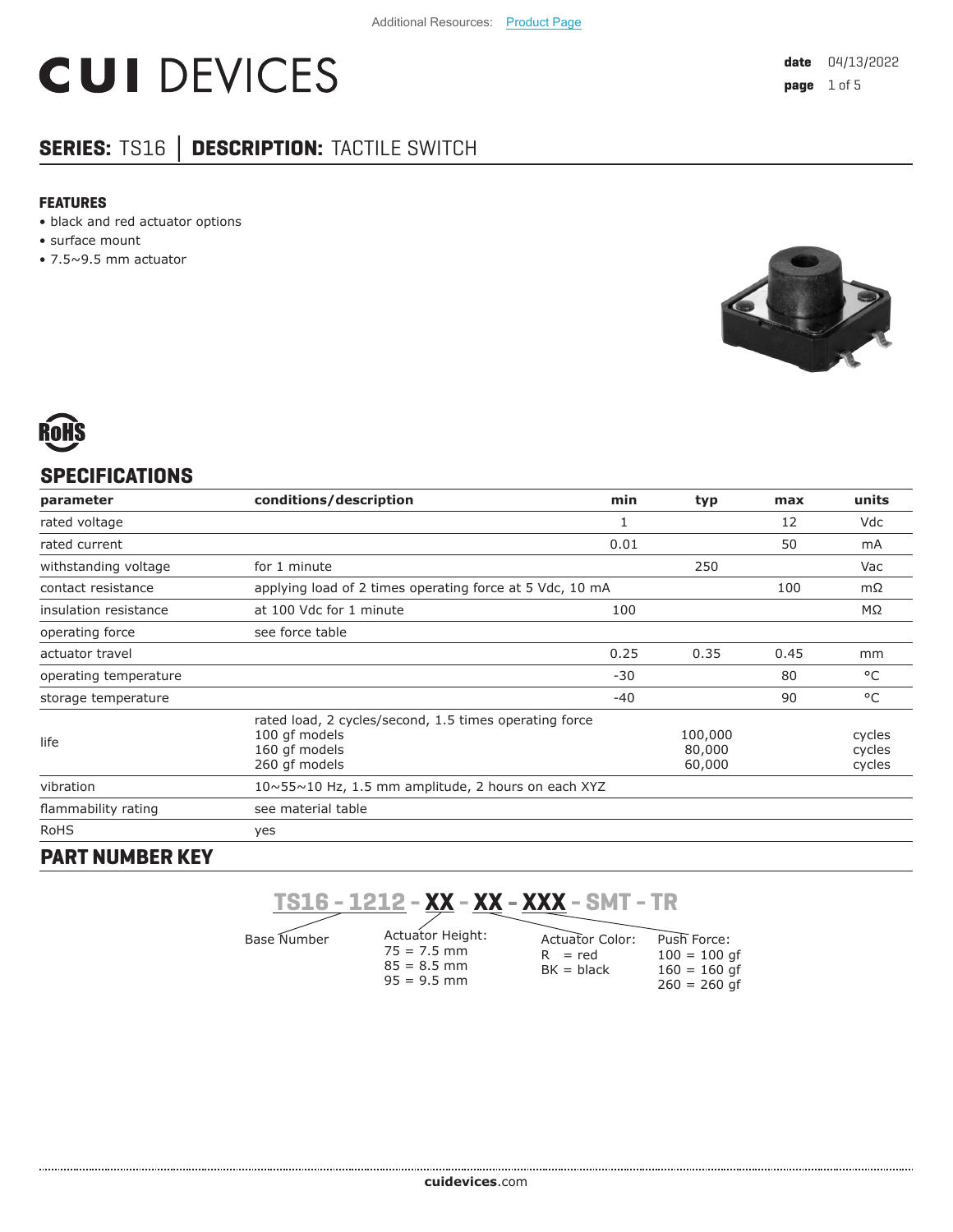#### **MECHANICAL DRAWING**

units: mm tolerance: ±0.2 mm unless otherwise noted

| <b>ITFM</b> | <b>DESCRIPTION</b> | MATERIAL        | PLATING/COLOR |
|-------------|--------------------|-----------------|---------------|
|             | terminals          | brass           | silver        |
|             | housing            | FR52 (UL94V-0)  | black         |
| 3           | contacts           | phosphor bronze | silver        |
| 4           | cover              | stainless steel |               |
|             | stem               | FR52 (UL94V-0)  |               |



| Operating Force Table |                  |                   |  |  |  |
|-----------------------|------------------|-------------------|--|--|--|
| Model                 | Press Force (qf) | Return Force (qf) |  |  |  |
| 100                   | $100 + 30$       | >20               |  |  |  |
| 160                   | $160 + 50$       | >20               |  |  |  |
| 260                   | $260 \pm 50$     | >20               |  |  |  |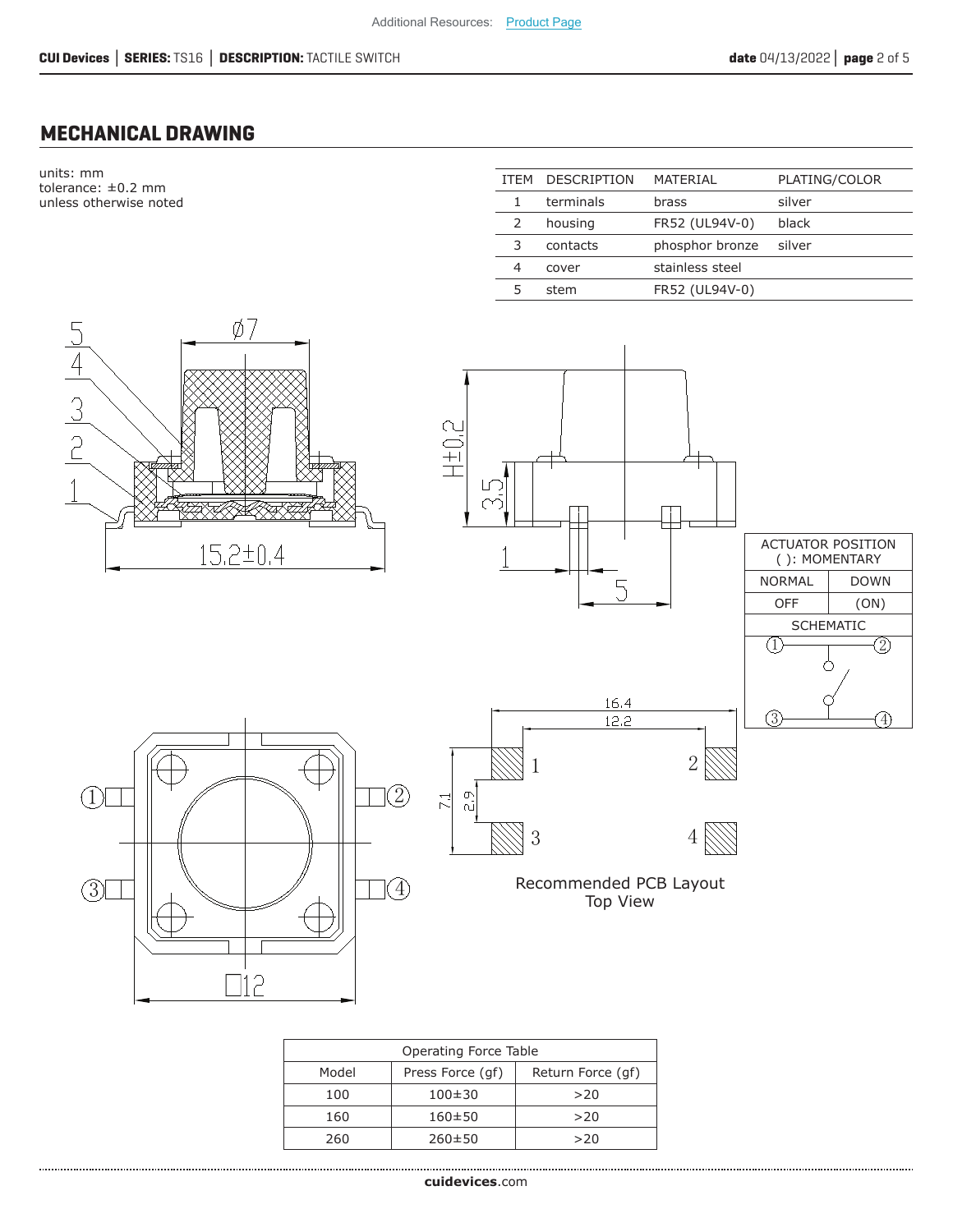#### **SOLDERABILITY**

| parameter                     | conditions/description | min | tvo | max | units   |
|-------------------------------|------------------------|-----|-----|-----|---------|
| hand soldering                | for maximum 3 seconds  |     |     | 350 |         |
| reflow soldering <sup>1</sup> | see reflow profile     |     |     | 260 | $\circ$ |

Notes: 1. Do not exceed 2 reflow cycles.



#### **PACKAGING (7.5 HEIGHT MODEL)**

| Item    | W                    | A0                   | B0                  | K0                  |                      |
|---------|----------------------|----------------------|---------------------|---------------------|----------------------|
| DIM(mm) | $24.0 + 0.30 - 0.10$ | $12.2 + 0.10 - 0.10$ | $15.5+0.10/-0.10$   | $7.7 + 0.10/-0.10$  | $16.0 + 0.10 - 0.10$ |
| Item    |                      |                      | D                   | D1                  | P <sub>0</sub>       |
| DIM(mm) | $11.5 + 0.10 - 0.10$ | $1.75^{+0.10/-0.10}$ | $1.50^{+0.10/-0.0}$ | $1.50^{+0.10/-0.0}$ | $4.0^{+0.10/-0.10}$  |
| Item    | P <sub>2</sub>       |                      | $- -$               | $- -$               | $- -$                |
| DIM(mm) | $2.0 + 0.10 - 0.10$  | $0.4 + 0.05/-0.05$   | --                  |                     | --                   |



*SECTION* A-A

*.*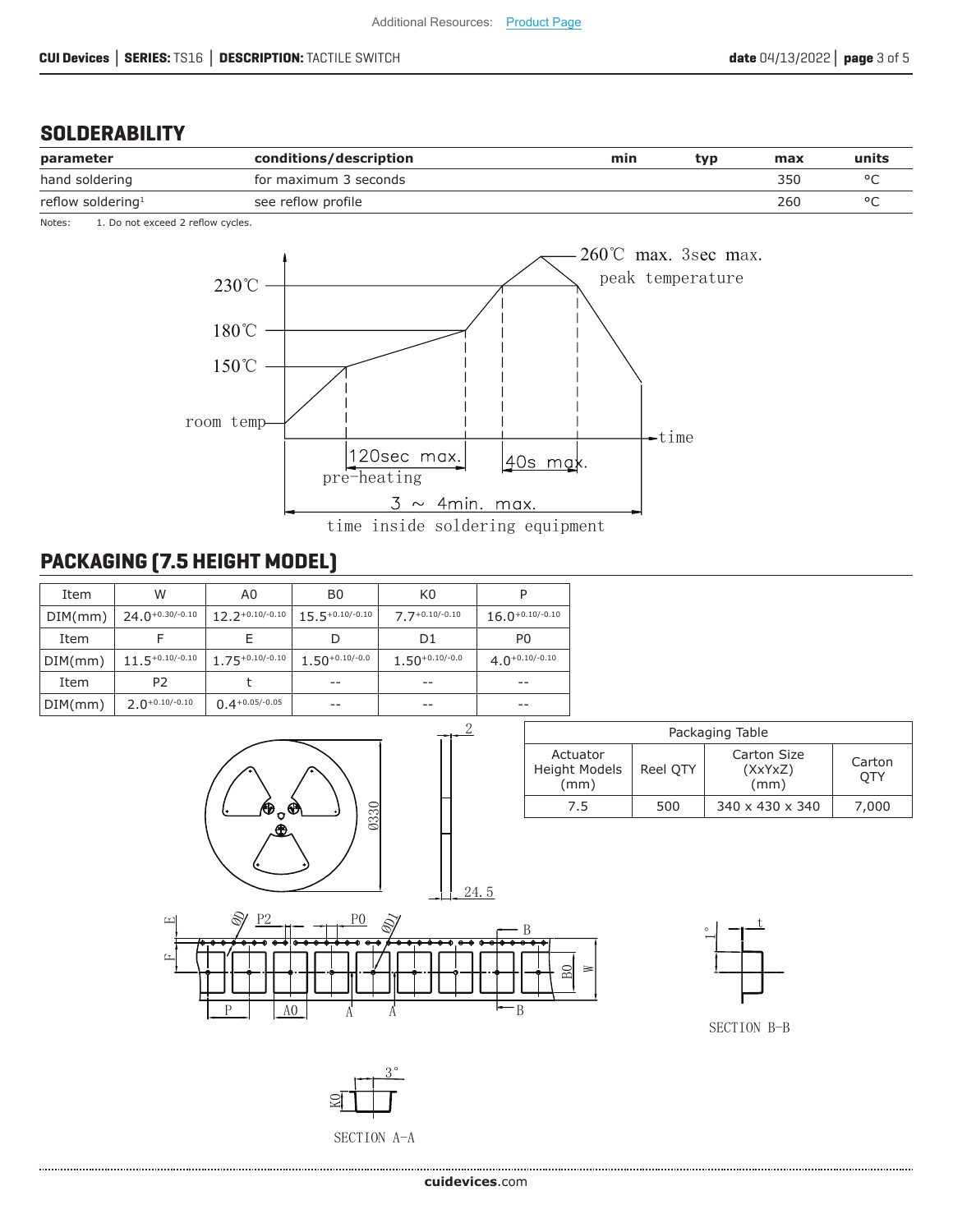#### **PACKAGING (8.5 & 9.5 HEIGHT MODELS)**

| Item    | W                    | A0                   | B0                   | K0                  |                      |
|---------|----------------------|----------------------|----------------------|---------------------|----------------------|
| DIM(mm) | $24.0^{+0.30/-0.30}$ | $12.3^{+0.10/-0.10}$ | $15.6^{+0.10/-0.10}$ | $9.5^{+0.10/-0.10}$ | $16.0^{+0.10/-0.10}$ |
| Item    |                      |                      |                      | P <sub>0</sub>      | P2                   |
| DIM(mm) | $11.5 + 0.10 - 0.10$ | $1.75^{+0.10/-0.10}$ | $1.50^{+0.10/-0.0}$  | $4.0+0.10/-0.10$    | $2.0 + 0.10 - 0.10$  |
| Item    |                      | --                   | --                   | --                  | $- -$                |
| DIM(mm) | $0.4 + 0.05/-0.05$   | --                   | --                   | --                  | --                   |



| $\overline{2}$ | Packaging Table                          |          |                                |               |  |  |
|----------------|------------------------------------------|----------|--------------------------------|---------------|--|--|
|                | Actuator<br><b>Height Models</b><br>(mm) | Reel OTY | Carton Size<br>(XxYxZ)<br>(mm) | Carton<br>OTY |  |  |
|                | $8.5 \sim 9.5$                           | 400      | 340 x 430 x 340                | 5,600         |  |  |
|                |                                          |          |                                |               |  |  |

 $\overline{5}$